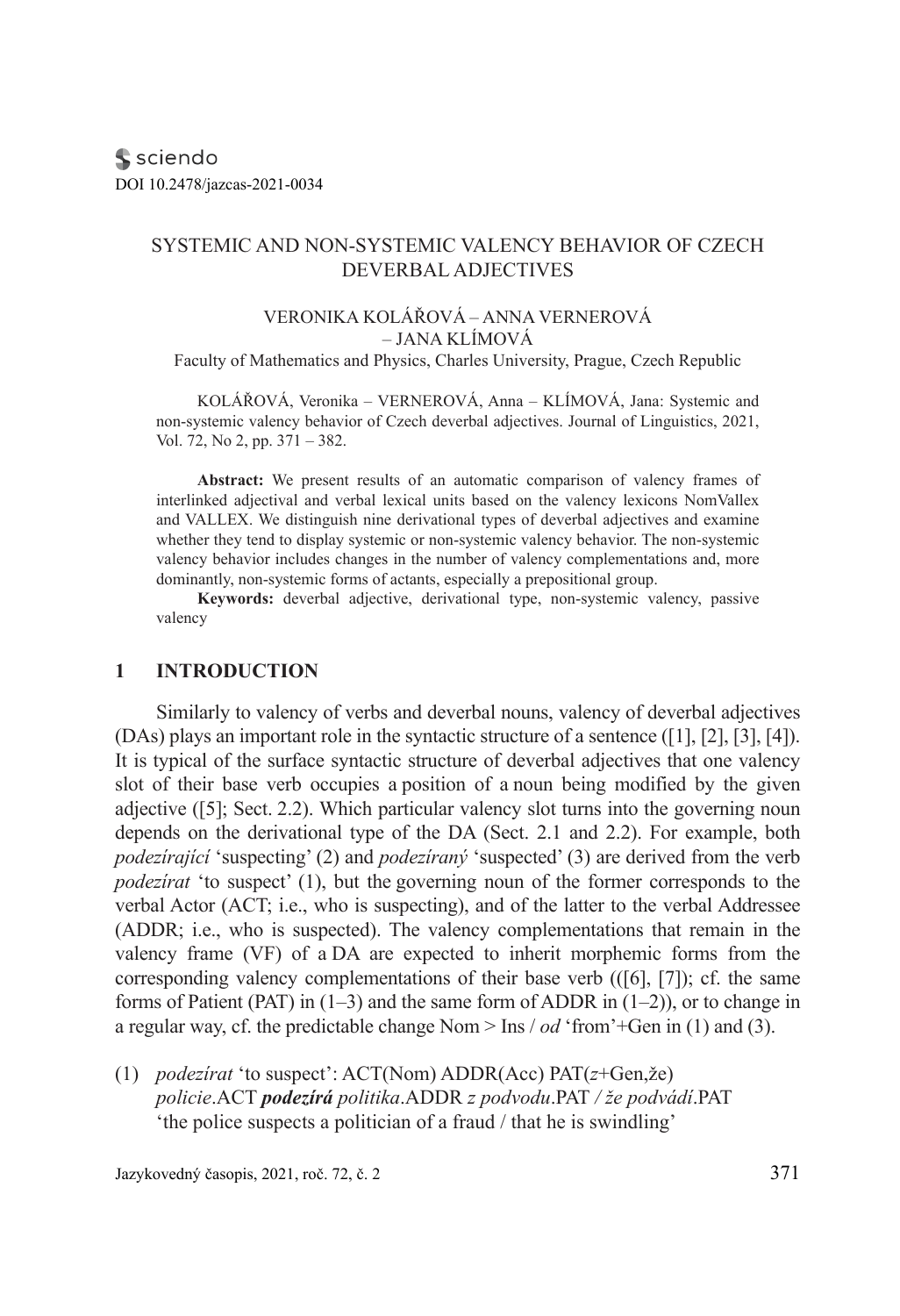- (2) *podezírající* 'suspecting': ADDR(Acc) PAT(*z*+Gen,že) *policie podezírající politika*.ADDR *z podvodu*.PAT */ že podvádí*.PAT 'police suspecting a politician of a fraud / that he is swindling'
- (3) *podezíraný* 'suspected': ACT(Ins,*od*+Gen) PAT(*z*+Gen,že) *politik podezíraný policií*.ACT *z podvodu*.PAT */ že podvádí*.PAT 'a politician suspected by the police of a fraud / that he is swindling'

However, various irregularities (described in the literature only cursorily ([6], [8])) are rather common, including changes in the number of valency complementations, cf. the only valency slot in the VF of the DA *podezřelý-1* 'suspect(ed)' (4a), as well as non-predictable changes in morphemic forms of some valency complementations, cf. the forms of ACT and PAT of the adjective *podezřelý-2* 'suspect' (4b) and the forms of ADDR and PAT of the adjective *podezíravý* 'suspectful' (5) with those in (1).

- (4) a. *podezřelý-1* 'suspect(ed)': PAT(*z*+Gen,že) *politik podezřelý z podvodu*.PAT */ že podvádí*.PAT 'a politician suspect(ed) of a fraud / that he is swindling'
	- b. *podezřelý-2* 'suspect': ACT(Dat) PAT(Ins) *politik podezřelý policii*.ACT *potenciálně podvodným jednáním*.PAT 'a politician suspect to the police due to [lit. by] a potentially fraudulent act'
- (5) *podezíravý* 'suspectful': ADDR(*k*+Dat) PAT(že) *policie podezíravá k politikovi*.ADDR, *že podvádí*.PAT / *\*z podvodu*.PAT 'police suspicious towards a politician, that he is swindling / \*of a fraud'

In this paper, we exploit manually annotated valency properties of Czech deverbal adjectives and verbs captured in valency lexicons NomVallex [9] and VALLEX [10] (Sect. 2). Drawing on an automatic comparison between VFs of DAs and their base verbs enables us to specify regular (systemic) and irregular (nonsystemic) valency behavior of deverbal adjectives (Sect. 3). We provide the first statistical data and show what kinds of non-systemic valency behavior of DAs are the most frequent and what derivational adjectival types are subject to non-systemic changes to the largest extent (Sect. 4).

### **2 DEVERBAL ADJECTIVES IN THE NomVallex LEXICON**

NomVallex is a valency lexicon of Czech deverbal nouns [9], adjectives and deadjectival nouns; it is based on the theoretical framework of the Functional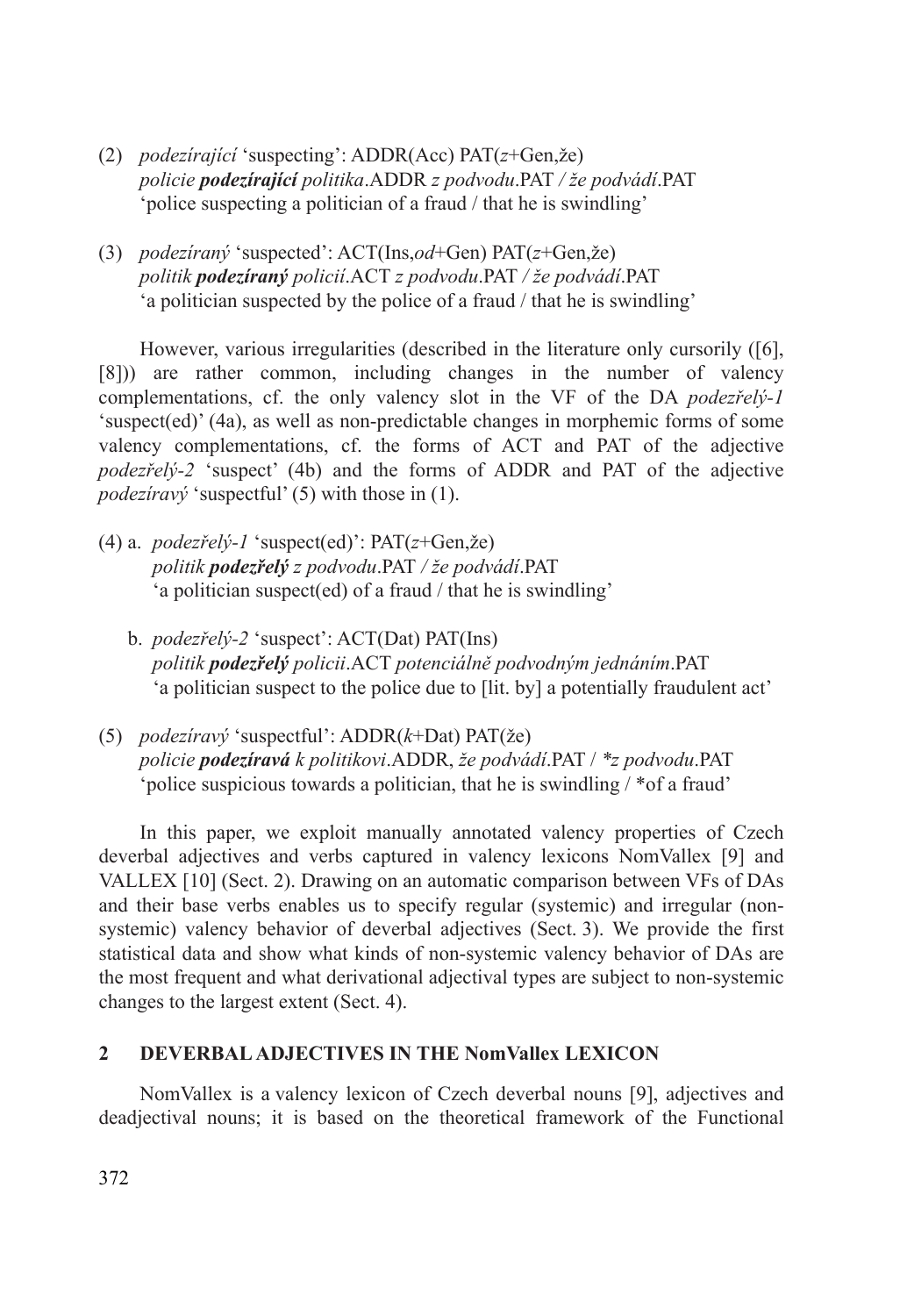Generative Description (FGD) and on corpus data (Czech National Corpus, subcorpus SYNv8 [11], and Araneum Bohemicum Maximum [12]). Each lexical meaning of an adjective is treated as one lexical unit (LU) of a lexeme. Applying the valency theory of the FGD [13], valency properties of a LU are captured in a valency frame, which is modeled as a sequence of valency slots, supplemented with their morphemic forms. The following types of complementations may fill in the individual slots of VFs of most deverbal adjectives: obligatory or optional actants, i.e., Actor (ACT), Patient (PAT), Addressee (ADDR), Effect (EFF), and Origin (ORIG), e.g., *chtivý peněz*.PAT 'avid for money', *prodejný mládeži*.ADDR 'marketable to the youth', *odvolatelný z funkce*.ORIG 'dismissible from the post', and obligatory free modifications, especially those with the meaning of direction, e.g., *stěna přilehlá ke kostelu*.DIR3 'a wall adjoining to the church'.

NomVallex currently contains 258 adjectival LUs in 160 lexemes, out of which 195 LUs in 128 lexemes are considered to be deverbal. Deverbal adjectives are classified into nine types (Sect. 2.1, Table 1), and where possible, valency frames of particular LUs are linked to valency frames of their base verbal LUs in the VALLEX lexicon (164 adjectival LUs, 6 of which are linked to more than one verb, Sect. 4).

In NomVallex, all Czech deverbal derivates with adjectival inflection are regarded to be deverbal adjectives, no matter whether they denote an action (e.g., *porota rozhodující o cenách* 'jury deciding the awards'), a property (e.g., *rozhodující okamžik* 'decisive moment') or an object (*můj známý* 'an acquaintance of mine').

### **2.1 Types of deverbal adjectives**

We distinguish nine derivational types of deverbal adjectives, exemplified here by DAs derived from verbs *podezřívat* 'suspect' and *rozpadat se – rozpadnout se* 'disintegrate' (Table 1). The classification is somewhat heterogenous: types (i)–(iv) are characterized by mostly regular derivation from transgressive and participial verbal forms, types (v)–(vii) reflect what the adjectives mostly denote, and types (iv') and (viii) are singled out from the preceding groups because of their specific valency properties.<sup>1</sup>

Because types (i)–(ii) are expected to display systemic valency behavior [7] and types (vii)–(viii) usually have no valency complementations (cf. the adjectivenoun *podezřelý* 'the suspect' with an empty VF and *zařízení čtoucí dopravní značky* 'a device reading traffic signs' vs. *čtecí zařízení // \*zařízení čtecí dopravní značky*  'reading device // device intended for reading \*traffic signs'), these DAs are only rarely covered in NomVallex. Instead, types (iii)–(vi) are focused on (Sect. 4).

<sup>&</sup>lt;sup>1</sup> We take types (i)–(iv) and (v)–(vii) from [14]. However, the relationship between the derivational suffix and DA's meaning is not always straightforward (e.g.. the adjective *rozpadací* 'disintegrating easily' is not an adjective of purpose).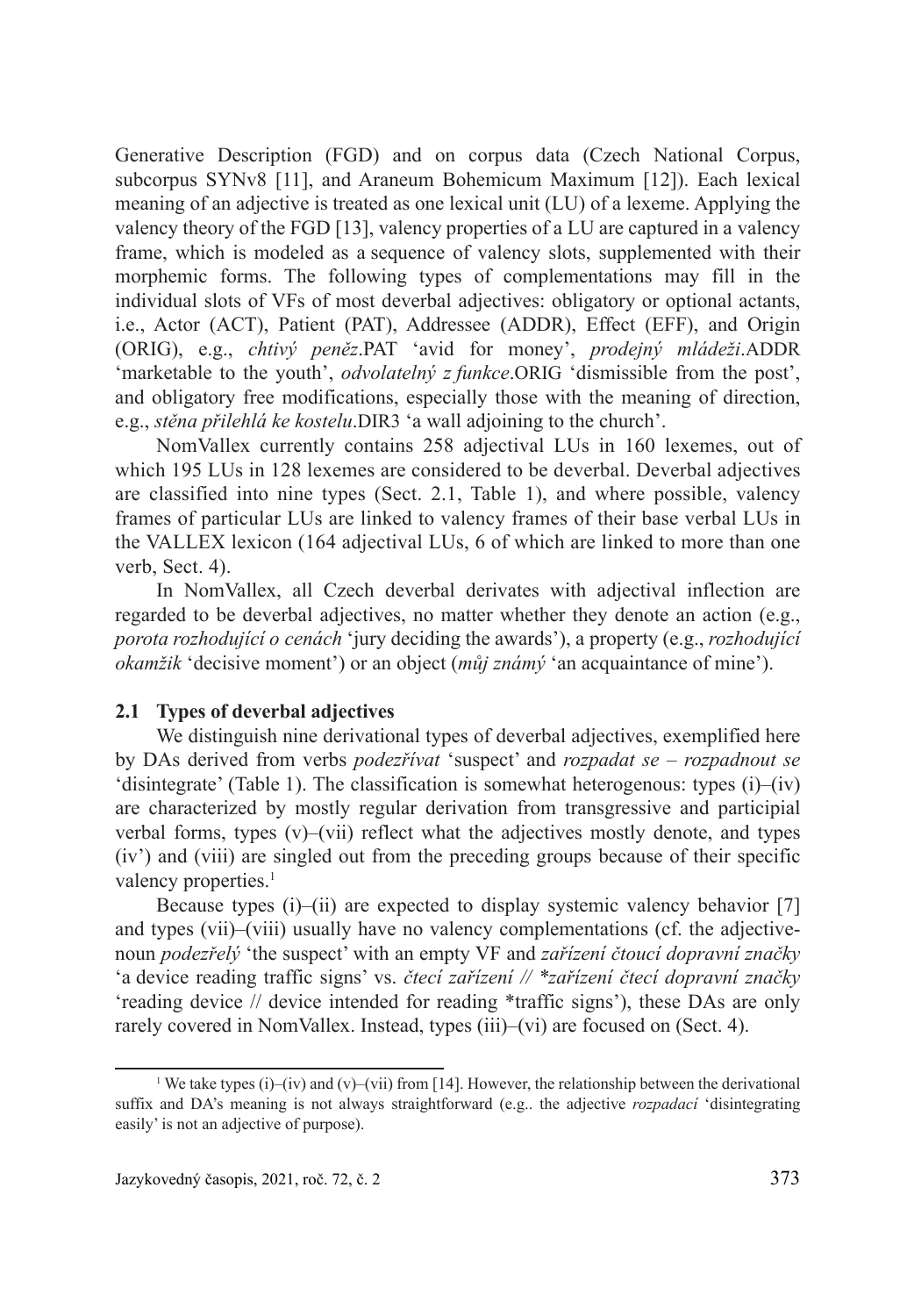| Adjectival type |        |                                                                                               | podezřívatimpf<br>- podezírat <sup>impf</sup> -<br>*podezřít <sup>pf</sup> | $rozpadat$ se $^{impf}$ –<br>rozpadnout se <sup>pf</sup><br>'to disintegrate' |
|-----------------|--------|-----------------------------------------------------------------------------------------------|----------------------------------------------------------------------------|-------------------------------------------------------------------------------|
|                 |        |                                                                                               | 'to suspect'                                                               |                                                                               |
| Derived<br>from | (i)    | present transgressive                                                                         | podezřívající -<br>podezírající<br>'suspecting'                            | rozpadající se<br>'disintegrating'                                            |
|                 | (ii)   | past transgressive                                                                            |                                                                            | rozpadnuvší se<br>'having disintegrated'                                      |
|                 | (iii)  | active participle                                                                             | podezřelý<br>'suspect (adjective)'                                         | rozpadlý<br>'disintegrated'                                                   |
|                 | (iv)   | passive participle<br>(perfective or<br>imperfective)                                         | $podeziran$ <sup><math>y</math></sup> –<br>podezřívaný<br>'suspected'      |                                                                               |
|                 | (iv')  | passive participle of<br>a (typically perfective)<br>reflexive intransitive<br>verb           |                                                                            | rozpadnutý<br>'disintegrated'                                                 |
| Expressing      | (v)    | potential to be affected<br>by an action, with the<br>most productive suffix<br>$-$ telný     | $podeziratelny -$<br>podezřívatelný<br>'one who<br>can be suspected'       | rozpadnutelný<br>'that which<br>can be disintegrated'                         |
|                 | (vi)   | property resulting from<br>a tendency to repeat<br>an action, formed with<br>various suffixes | $podeziravý -$<br>podezřívavý<br>'suspectful'                              | rozpadavý<br>'(prone to)<br>disintegrating'                                   |
|                 | (vii)  | purpose, mostly using<br>suffix -cí, e.g. krycí<br>'aimed to cover'                           | $\overline{a}$                                                             | rozpadací<br>'disintegrating easily'                                          |
|                 | (viii) | a concretum,<br>usually a person<br>(semantically a noun,<br>formally an adjective)           | podezřelý<br>'suspect (noun)'                                              | $\overline{a}$                                                                |

**Tab. 1.** Types of DAs

# **2.2 Adjectival passive valency**

According to [15], adjectives usually have one valency slot which is filled with the noun they modify (so-called passive valency; e.g., *rozpadlý plot* 'disintegrated fence'). In case of DAs, it corresponds to a valency slot of the base verb [5] (e.g., the ADDR in constructions *podezírat politika.*ADDR *z podvodu.*PAT 'to suspect a politician of a fraud' > *politik podezíraný z podvodu.*PAT'a politician suspected of a fraud'). In the VFs of DAs, we treat passive valency as a form of expression of a valency complementation and mark it by an upward arrow, see (6). The distribution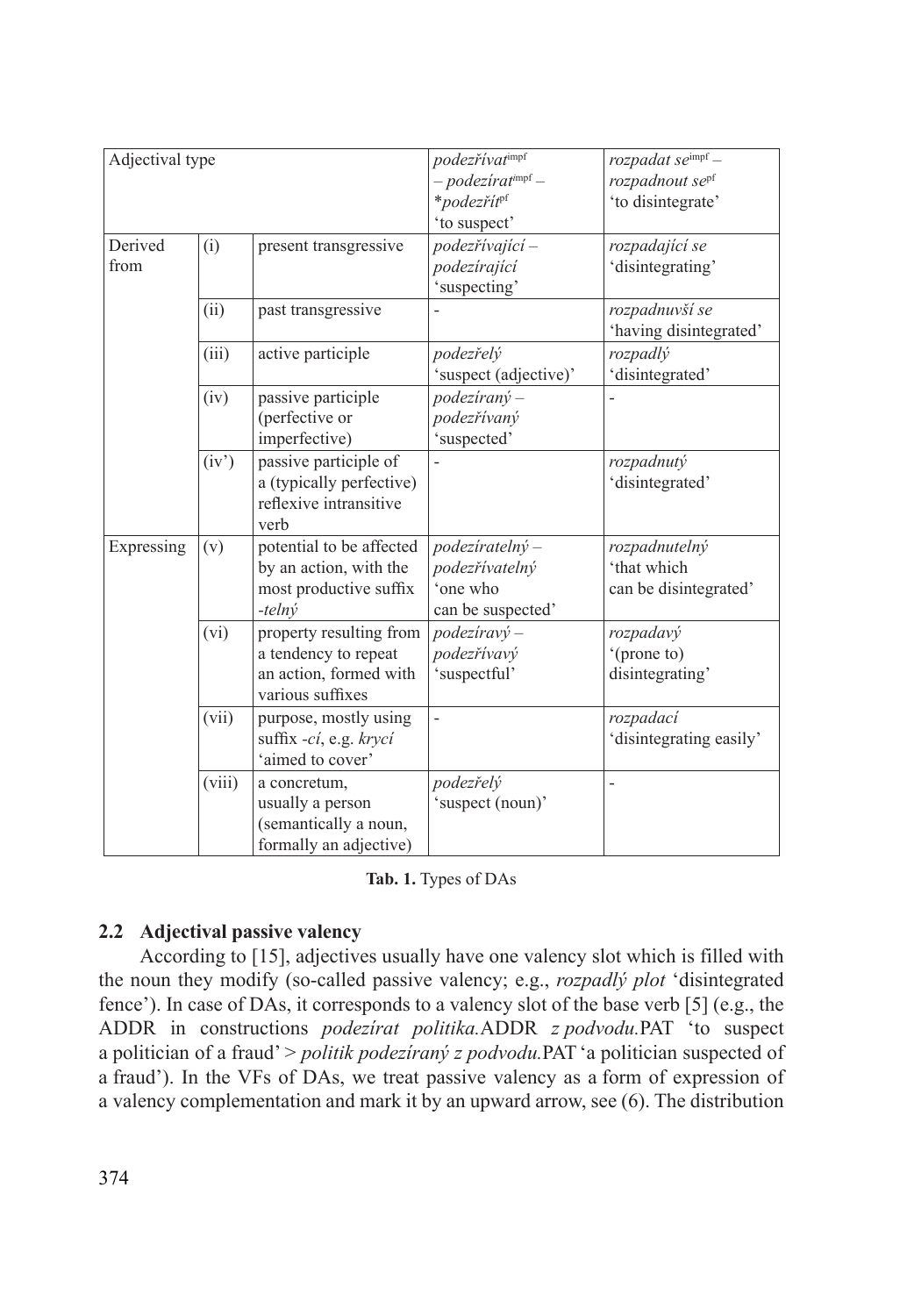of passive valency across the annotated adjectival types in NomVallex is given in Table 2.

| Type   | Number of LUs                      |                          |    |     |
|--------|------------------------------------|--------------------------|----|-----|
|        | Passive valency                    | Total                    |    |     |
|        | ACT(<br>$ADDR(\uparrow)$<br>PAT(1) |                          |    |     |
| (i)    | 9                                  | $\overline{a}$           |    | 9   |
| (ii)   | 3                                  |                          |    | 3   |
| (iii)  | 25                                 | 2                        |    | 28  |
| (iv)   | 9                                  | $\overline{4}$           | 18 | 31  |
| (iv')  | 11                                 | $\overline{a}$           |    | 11  |
| (v)    | 3                                  | $\overline{a}$           | 17 | 20  |
| (vi)   | 71                                 | $\overline{\phantom{0}}$ | 15 | 86  |
| (vii)  | -                                  | $\overline{a}$           |    | 1   |
| (viii) | 3                                  | 1                        | 2  | 6   |
| Total  | 134                                |                          | 54 | 195 |

(6) *podezíraný* 'suspected': ACT(Ins,*od*+Gen) PAT(*z*+Gen,že) ADDR(↑)

**Tab. 2.** Passive valency of DAs in NomVallex

Only types (i) and (ii) systematically use ACT as their passive valency, the others, though preferring one complementation to be their passive valency, allow for exceptions, often caused by unusual valency behavior of their base verb or by uncertainty about their base verbal LU, especially in case of reflexive and nonreflexive verbal variants. Adjectives representing type (iii) logically strongly prefer ACT to be their passive valency (e.g., *problém vzniklý z čeho* 'a problem arising from sth.'), however, also PAT (*škoda vzniklá komu*.ACT 'harm inflicted upon sb.') or ADDR (*podezřelý z čeho* 'suspect(ed) of') are exceptionally possible. Types (iv) and (v) obviously prefer PAT (e.g., *povolaný* 'conscripted') or ADDR (*podezíratelný* 'one who can be suspected') to be their passive valency. However, there are several cases in which ACT stands in this position, e.g., with the adjective *poddajný* 'docile' derived from the reflexive verb *poddat se* 'yield', rather than from its non-reflexive variant *poddat* 'subdue'. Reflexivity of the base verbal lexical unit also leads to using ACT as passive valency with adjectives representing type (iv') (e.g., *odhodlaný* 'determined'*, rozhádaný* 'quarreling (e.g., couple)'*, zamilovaný* 'in love'). Type (vi) is a heterogenous group of DAs derived by various suffixes and expressing various properties; in our data, these DAs prefer ACT to be their passive valency (e.g., *vnímavý* 'sensitive'). Types (vii) and (viii), i.e., adjectives of purpose and adjectives denoting a person, are too rare in our data to be able to generalize their typical passive valency.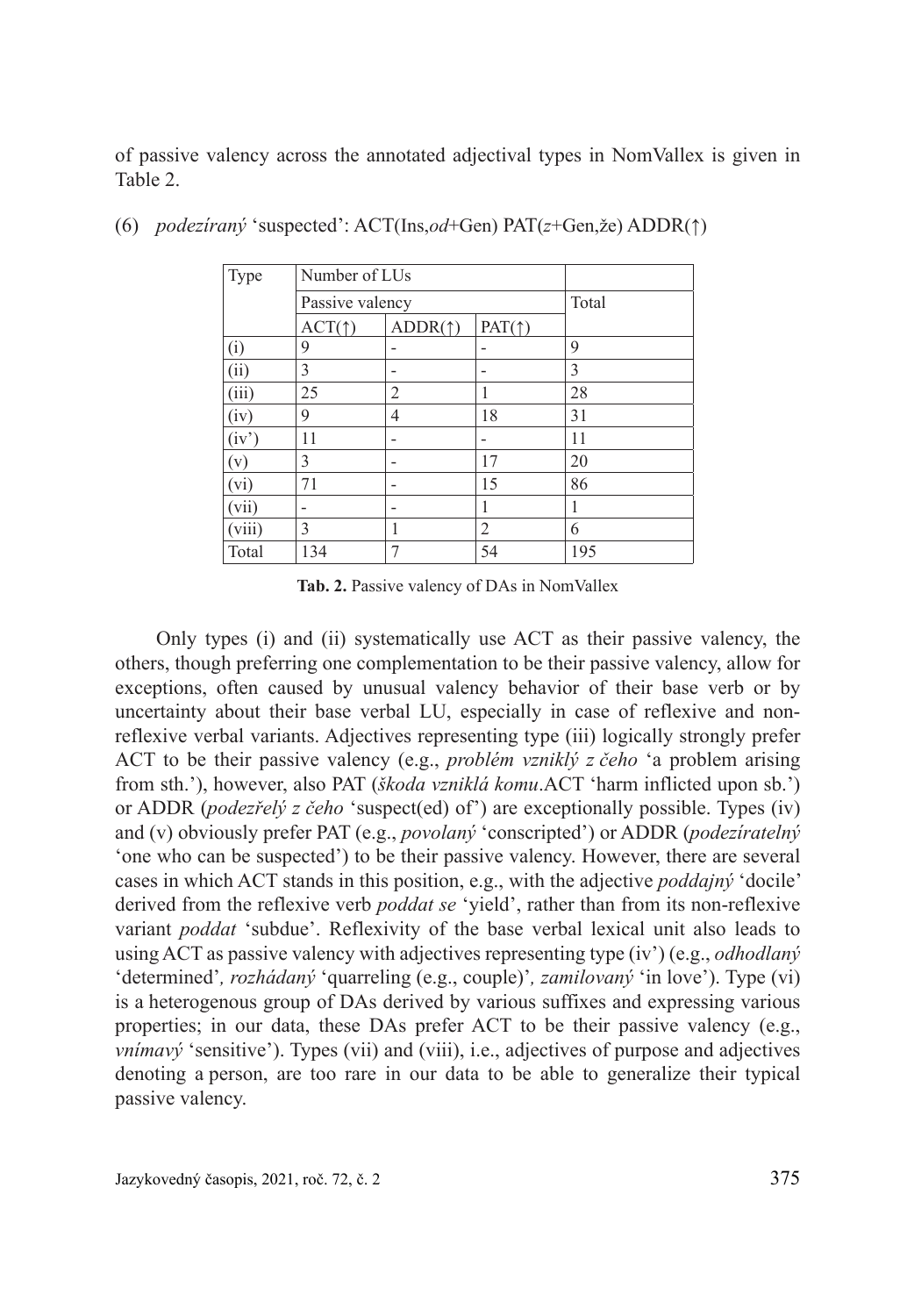## **3 SYSTEMIC AND NON-SYSTEMIC VALENCY BEHAVIOR OF DEVERBAL ADJECTIVES**

#### **3.1 Systemic valency behavior**

Systemic valency behavior of DAs concerns both deep and surface realization of adjectival valency and it differs depending on the adjectival type.

When determining the deep syntactic structure of DAs, *i.e.*, especially members of their valency frames, the adjectives are expected to inherit all actants that are present in the valency frame of their base verbal lexical unit, though one of them is only expressed as passive valency (Sect. 2.2).

As for the surface expression of actants, all morphemic forms which do not change are regarded to be systemic. These include prepositionless cases Gen, Dat, Acc and Ins, an infinitive (Inf), prepositional groups (PGs), conjunctions and content clauses (CONT), expression *jako* 'as'+Nom (e.g., *proslulý jako* 'famous as'), and expressions containing preposition *za* 'as/for' plus an adjective in Acc (*za*+adj-Acc, e.g., *považované za méněcenné* 'considered to be inferior').

There are two verbal morphemic forms that we consider to be subject to systemic changes, namely Nom  $(7)$  and prepositionless Acc  $(8)$ . Changes Nom  $>$  Ins / *od* 'from'+Gen are typical of ACT of adjectives belonging to types (iv) [5] and (v), though the change Nom > *od* 'from'+Gen is rather rare.

(7) *hacker*.Nom *vydírá podnikatele*.Acc 'a hacker is blackmailing an entrepreneur'

 $(a)$  Nom  $>$  Ins

*podnikatel vydíraný / vydíratelný hackerem*.Ins 'an entrepreneur blackmailed / susceptible to blackmailing by a hacker'

- (b) Nom  $>$  *od* 'from'+Gen *podnikatel vydíraný / vydíratelný od hackera* 'an entrepreneur blackmailed / susceptible to blackmailing from a hacker'
- $(8)$  Acc > Gen

 *znát poměry*.Acc > *znalý poměrů*.Gen 'to know the conditions > knowledgeable about the conditions'

While no adjectival complementation can be expressed by Nom, Acc can be subject to the systemic change  $Acc > Gen$  but can also remain unchanged, esp. with DAs of types (i), e.g., *znající něco* 'knowing sth.', and (ii), e.g., *poznavší něco*  'having learnt sth.'. Actants of other adjectival types only exceptionally allow expression by an Acc, e.g., *dlužný někomu vysvětlení*.Acc 'owing sb. an explanation'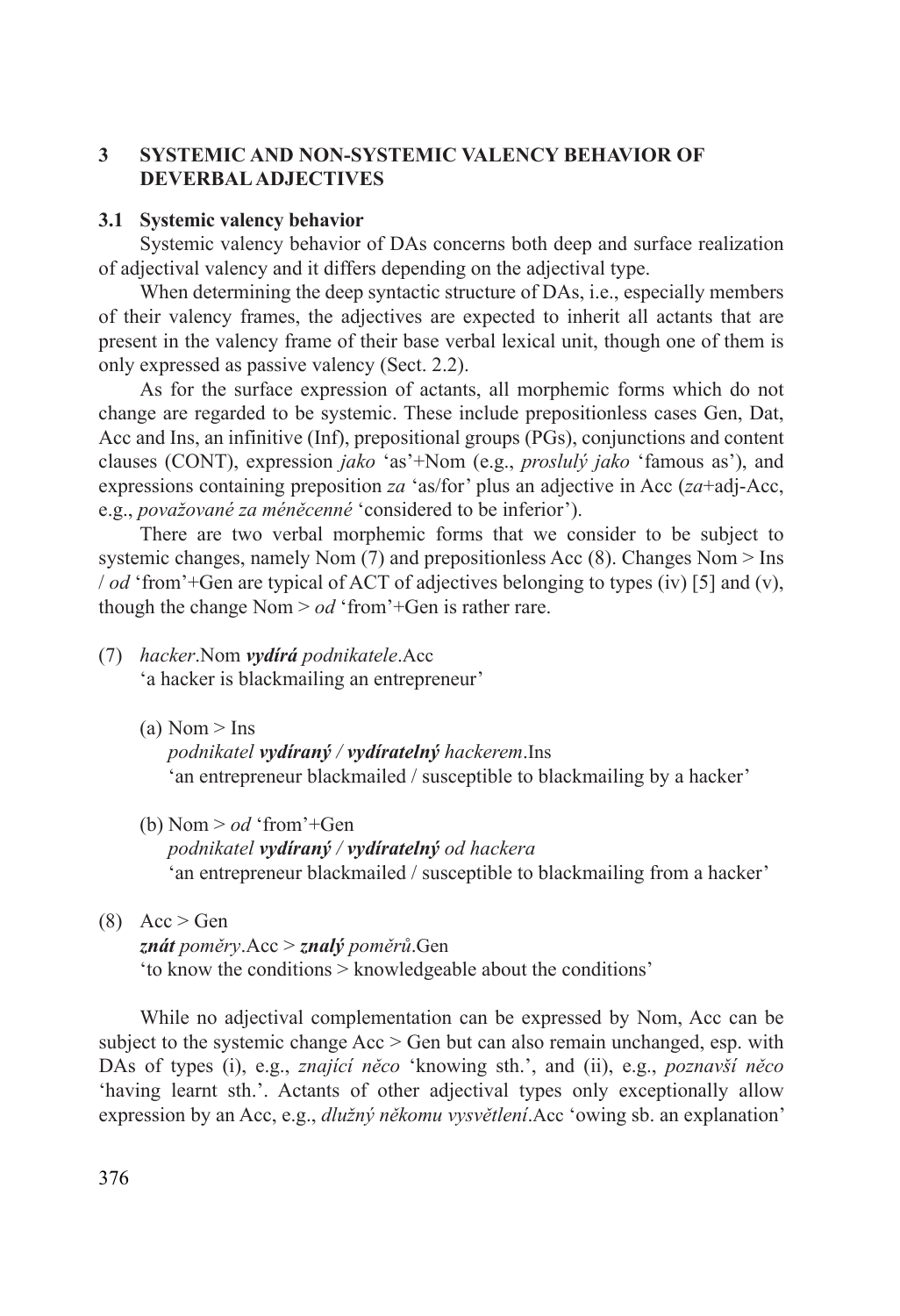and *dvě děti naučené jednu roli*.Acc 'two children who-have-learnt the same role'*.* Instead, the other adjectival types prefer the systemic change Acc > Gen, e.g., *znalý poměrů*.Gen 'knowledgeable about the conditions' and *chtivý peněz*.Gen 'avid for money'.

### **3.2 Non-systemic valency behavior**

Non-systemic valency behavior of DAs involves three phenomena:

- i. a change in the number of slots in the valency frame of an adjective (e.g., the VF of the adjective *chtivý* 'avid', which is derived from *chtít* 'to want', only contains PAT, e.g., *chtivý peněz*.PAT 'avid for money', losing the original verbal ORIG, cf. \**chtivý od někoho*.ORIG '\*avid from sb.'; Sect. 4.1);
- ii. non-systemic forms of actants (e.g., Acc > Dat, *vláda poslouchá prezidenta*. Acc > *vláda poslušná prezidentovi*.Dat 'the government obeys the president > government obedient to the president'; Sect. 4.2 and 4.3);
- iii. a change in the nature of a valency complementation to exclusively nominal in the case of adjectives of type (viii); for example, the adjective-noun *známý* 'acquaintance, friend' denotes a person and its VF only contains the nominal complementation Appurtenance (e.g., *můj*.APP *starý známý* 'an old acquaintance of mine'). However, this is extremely rare in the NomVallex data and is not dealt with in the paper.

## **4 AN AUTOMATIC COMPARISON OF VERBAL AND ADJECTIVAL VALENCY FRAMES**

Our automatic comparison of VFs of adjectives in NomVallex and VFs of their base verbs in VALLEX covers 164 verb–adjective pairs. The automatic procedure captures systemic valency behavior (when the number and type of valency slots, including passive valency, is the same in the adjectival VF as in the corresponding verbal VF and their forms are either the same or correspond to a systemic change, see Sect. 3.1) as well as non-systemic valency behavior; its output is captured in the valdiff attribute of the DA.

In this Section, we only focus on differences in the number or forms of actants, leaving out free modifications. Going from the deep to the surface valency structure, we first focus on the difference in the number of actants (Sect. 4.1), then we provide the general statistics on the number of systemic and non-systemic morphemic forms in adjectival VFs (Sect. 4.2), and finally we present the distribution of non-systemic adjectival forms (Sect. 4.3).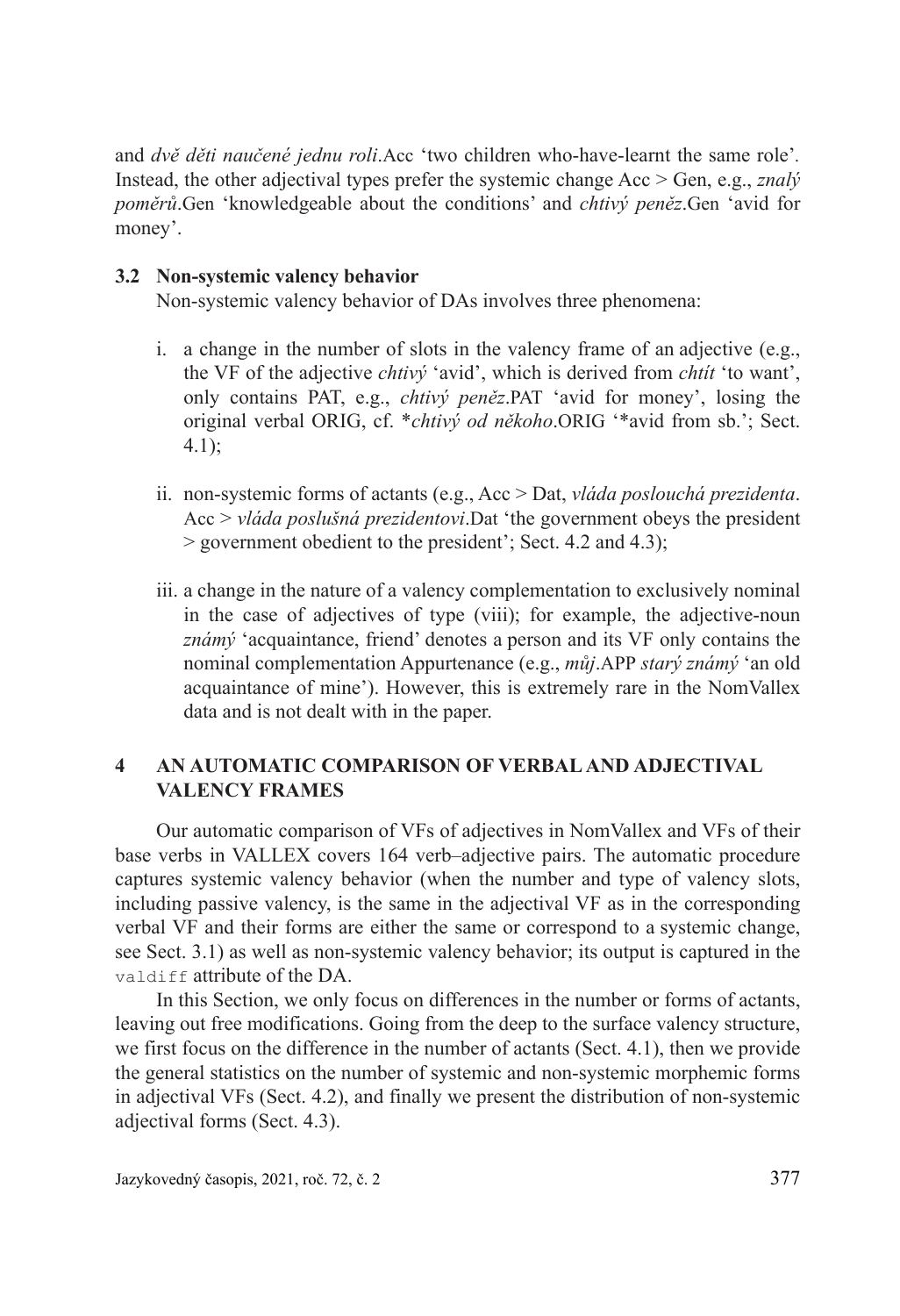### **4.1 Differences in the number of actants**

Any change in the number of actants (i.e., in the deep syntactic structure) between a verb and a DA indicates a change in meaning. Table 3 exemplifies DAs with different number of actants and shows that such changes are rather rare, especially when it comes to adding a new actant (e.g., *zuřivý vůči podvodníkům*. ADDR 'furious at the swindlers') or deleting one but not all actants (e.g., *podezřelý z podvodu.*PAT *\*policií*.ACT 'suspect(ed) of a fraud \*by the police'). Deleting actants may affect all types of DAs, even particular LUs of type (i), e.g., *rozhodující okamžik* 'decisive moment'.

| Actant      | Passive        | "Standard" valency |                                                                         |                                             |                                           |             |  |
|-------------|----------------|--------------------|-------------------------------------------------------------------------|---------------------------------------------|-------------------------------------------|-------------|--|
|             | valency        | Shared             | Added                                                                   | Deleted                                     | Total                                     |             |  |
|             |                |                    |                                                                         | <b>EMPTY VF</b>                             | Non-<br><b>EMPTY VF</b>                   |             |  |
| <b>ACT</b>  | 107            | 41                 |                                                                         | 11<br>dotčený<br>'in question'              | 6<br>podezřelý-1<br>'suspect(ed)'         | 58          |  |
| <b>ADDR</b> | $\overline{7}$ | 11                 | zuřivý $k+$ Dat<br>'furious at sb.'                                     | $\overline{4}$<br>prodejný<br>'corruptible' | $\overline{4}$<br>způsobilý<br>'eligible' | 20          |  |
| <b>EFF</b>  |                | 8                  | příjemný čím<br>'pleasant by/<br>due to'                                | $\overline{2}$<br>oprávněný<br>'justified'  |                                           | 11          |  |
| <b>ORIG</b> |                | 5                  | $\overline{2}$<br><i>zkušený z</i> +Gen<br>'experienced<br>[lit. from]' | vědomý<br>'willful'                         | 5<br>chtivý<br>'avid'                     | 13          |  |
| PAT         | 50             | 87                 |                                                                         | 21<br>rozhodující<br>'decisive'             | 1<br>přejícný<br>'ungrudging'             | 109         |  |
| Total       | 164            | 152<br>72%         | $\overline{4}$<br>2%                                                    | 39<br>18,5%                                 | 16<br>7,5%                                | 211<br>100% |  |

**Tab. 3.** A difference in the number of adjectival actants

### **4.2 Systemic vs. non-systemic morphemic forms**

A general statistics on the number of morphemic forms in verbal and corresponding adjectival VFs is given in Table 4. Looking at the average numbers of all systemic and non-systemic forms, we can see that non-systemic forms account for 30% of the total number of adjectival forms in our data; the highest percentage of nonsystemic forms is detected with types (vi), 51% (e.g., *podezíravý k politikovi* 'suspectful towards a politician'), and (iv'), 32% (e.g., *dojatý z vyprávění* 'touched by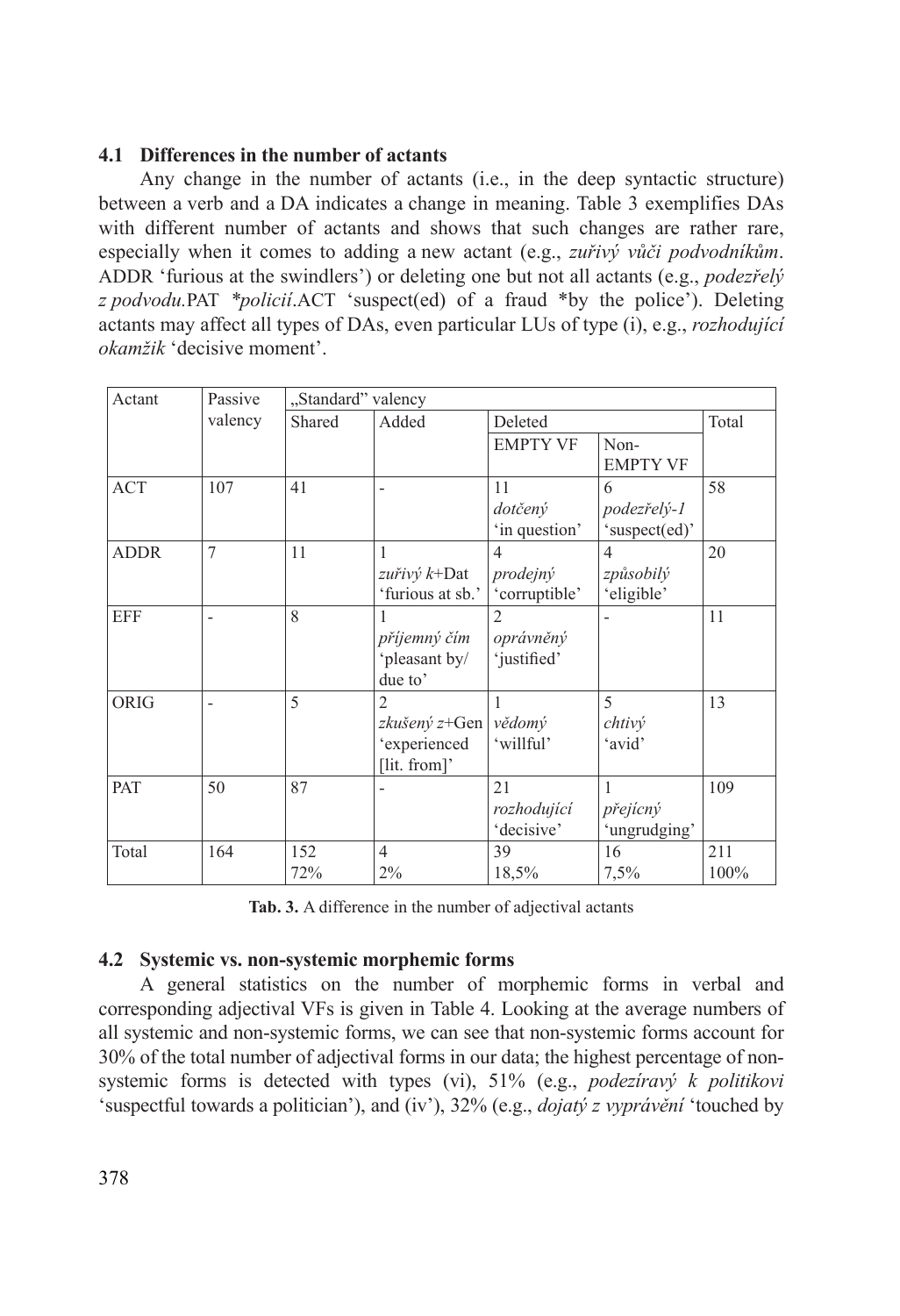[lit. from] the story'). However, even DAs of type (vi) may display systemic valency behavior (e.g., *nápomocný* 'helpful', *pamětlivý* 'mindful'). In line with our expectations, types (i) and (ii) only use systemic morphemic forms. In case of types (vii) and (viii) (with 1 and 6 verb-adjective pairs, respectively), only slots corresponding to passive valency are shared between the base verbs and the derived adjectives.

| Adjectival | Verb                 | Base  | Adjectival forms |               |              |               |           |  |
|------------|----------------------|-------|------------------|---------------|--------------|---------------|-----------|--|
| type       | -adjective<br>verb's |       | Systemic         |               | Non-systemic |               | Total     |  |
|            | pairs                | forms |                  | $\frac{0}{0}$ |              | $\frac{0}{0}$ | $(100\%)$ |  |
| (i)        | 9                    | 23    | 23               | 100%          | $\Omega$     | $0\%$         | 23        |  |
| (ii)       | 3                    | 5     | 5                | 100%          | $\theta$     | $0\%$         | 5         |  |
| (iii)      | 14                   | 31    | 22               | 75%           | 7            | 25%           | 29        |  |
| (iv)       | 30                   | 84    | 70               | 86%           | 11           | 14%           | 81        |  |
| (iv')      | 9                    | 21    | 17               | 68%           | 8            | 32%           | 25        |  |
| (v)        | 18                   | 19    | 19               | 76%           | 6            | 24%           | 25        |  |
| (vi)       | 74                   | 139   | 57               | 49%           | 58           | 51%           | 115       |  |
| Total      | 157                  | 322   | 213              | 70%           | 90           | 30%           | 303       |  |

**Tab. 4.** The number of systemic and non-systemic adjectival morphemic forms of actants shared between the base verb and a derived DA, excluding the passive valency

### **4.3 Distribution of non-systemic forms of adjectival actants**

Our data shows that a prepositional group is the most frequent non-systemic form, documented esp. with PAT (43 instances, e.g., PG *k* 'to'+Dat in (9)), or ACT (11 instances, e.g., PG *pro* 'for'+Acc in (10)). As for a non-systemic PG as an expression of PAT or ADDR, it often occurs in valency frames of adjectives expressing a property which relates to sb./sth., e.g., *vnímavý* 'sensitive', *podezíravý*  'suspectful'*, snášenlivý* 'tolerant'*,* see (9) and (11).

- (9) *vnímat potřeby*.PAT *jiných* > *vnímavý k potřebám*.PAT *jiných* 'to sense the needs of others > sensitive towards the needs of others'
- (10) *nevidomí občané*.ACT *mohou vnímat výstražný pás.*PAT > 'blind people can perceive the safety strip' > *výstražný pás vnímatelný nevidomými občany*.ACT / *pro nevidomé občany*.ACT 'a safety strip perceivable by the blind people / for the blind people'
- (11) *podezírat politika*.ADDR > *podezíravý k politikovi*.ADDR 'to suspect a politician > suspectful towards a politician'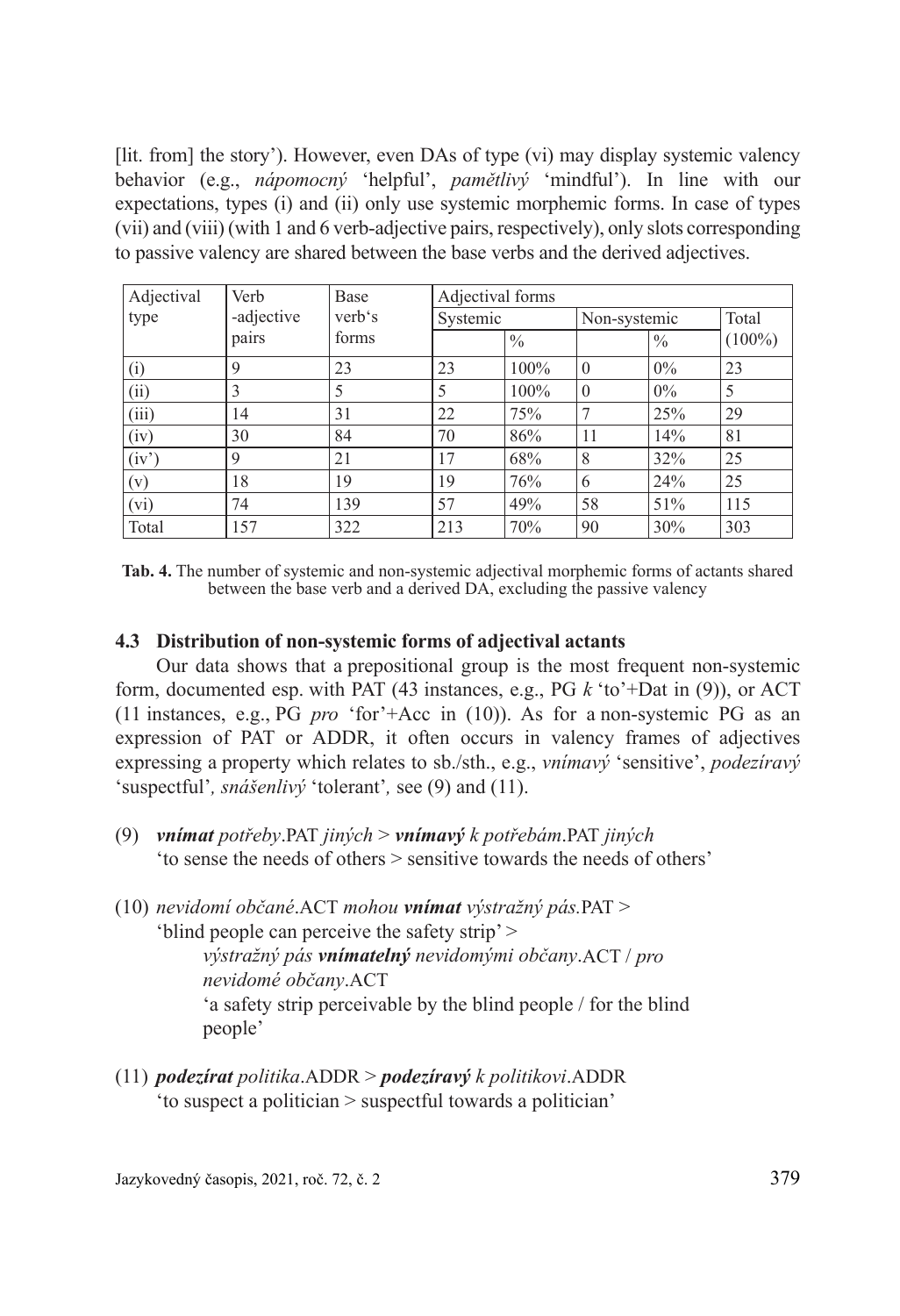The second most frequent non-systemic form is a prepositionless case, surprisingly Dat for both ACT and PAT, cf. (12–14); Gen and Ins are also possible for PAT and EFF, see (12), (15) and (16).

- (12) *policie*.ACT *podezírá politika*.ADDR, *že podvádí*.PAT > 'the police suspects a politician that he is swindling' > *politik podezřelý policii*.ACT *potenciálně podvodným jednáním*.PAT 'a politician suspect to the police by a potentially fraudulent act'
- (13) *účastnit se našeho jednání*.PAT > *účastný našemu jednání*.PAT 'to take part in our talks > taking part in [lit. to] our talks'
- (14) *vláda poslouchá prezidenta.*PAT > 'the government is obeying the president' > *vláda poslušná prezidentovi*.PAT 'a government obedient to the president'
- (15) *nemůže promluvit*.PAT > *není mocen slova*.PAT 'he isn't able to speak > incapable of a word'
- (16) *spisovatel*.ACT *zná o městě*.PAT *historku*.EFF > 'a writer knows a story about the town' > *město je spisovateli*.ACT *známé historkou*.EFF 'a town known to the writer through a story'

Actants PAT and EFF may be expressed by a non-systemic infinitive or a content clause, cf. (17–18) for PAT.

- (17) *osoba odpovědná jednat*.PAT 'sb. responsible to act'
- (18) *spokojený, že vše dobře dopadlo*.PAT 'content that everything ended well'

| Actant      | Morphemic   | Adjectival type          |      |       |     |                          | Total |
|-------------|-------------|--------------------------|------|-------|-----|--------------------------|-------|
|             | form        | (iii)                    | (iv) | (iv') | (v) | (vi)                     |       |
| <b>ACT</b>  | Dat         |                          |      |       |     | 3                        |       |
|             | PG          | $\overline{\phantom{0}}$ |      |       | 4   |                          | 11    |
| <b>ADDR</b> | PG          | $\overline{\phantom{0}}$ |      |       |     | 3                        |       |
| <b>EFF</b>  | Ins         | $\overline{\phantom{0}}$ |      |       |     | $\overline{2}$           |       |
|             | PG          | -                        |      |       |     |                          |       |
|             | Inf         |                          |      |       |     | $\overline{\phantom{0}}$ |       |
|             | <b>CONT</b> |                          |      |       |     |                          |       |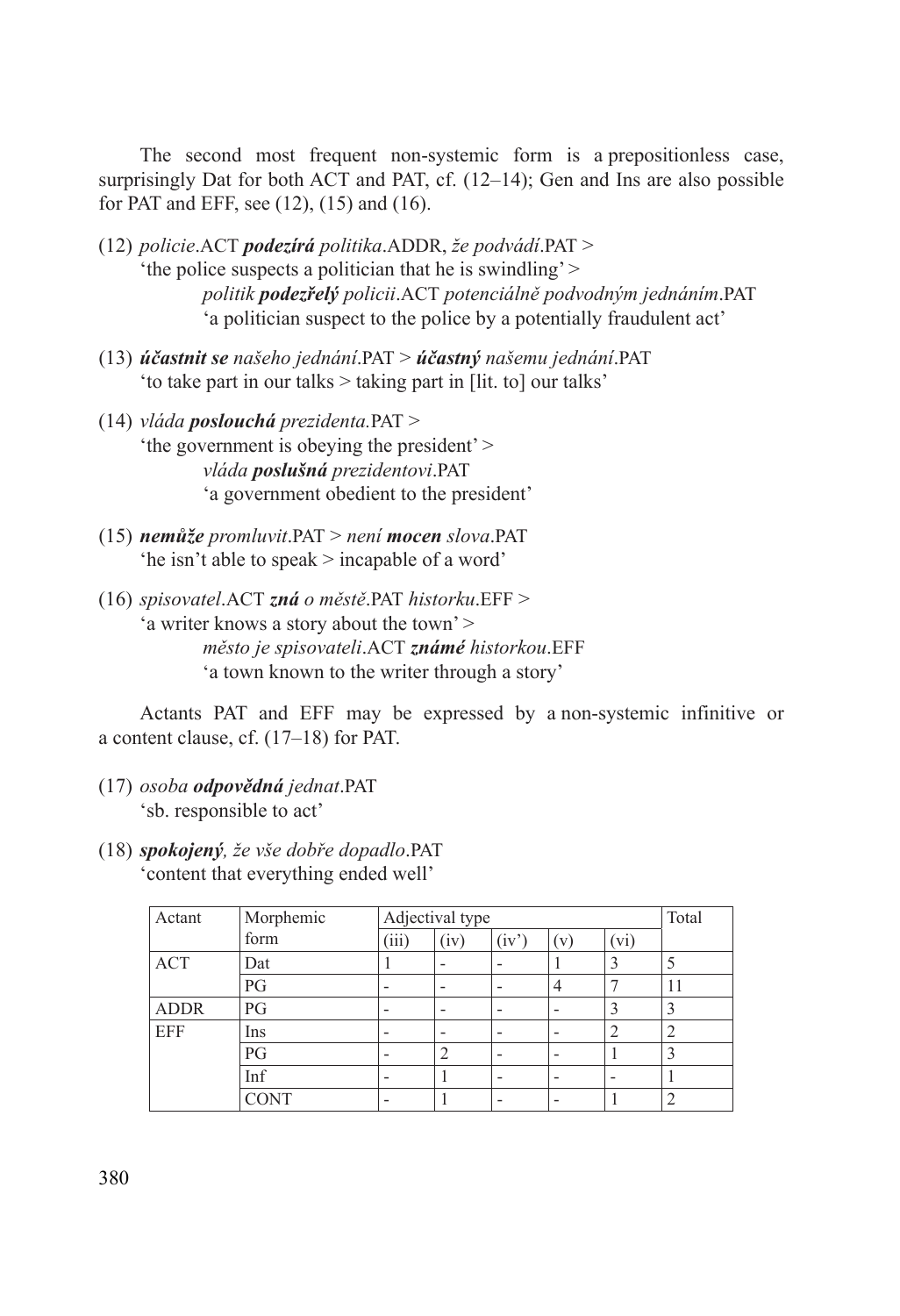| Actant      | Morphemic<br>Adjectival type |                |                          |                          |                          |      | Total       |
|-------------|------------------------------|----------------|--------------------------|--------------------------|--------------------------|------|-------------|
|             | form                         | (iii)          | (iv)                     | (iv')                    | (v)                      | (vi) |             |
| <b>ORIG</b> | PG                           | -              | $\overline{\phantom{0}}$ |                          |                          |      |             |
| PAT         | Gen                          | -              | $\overline{\phantom{0}}$ |                          | $\overline{a}$           |      |             |
|             | Dat                          | -              | $\overline{\phantom{0}}$ |                          | $\overline{\phantom{a}}$ | 3    | 3           |
|             | Ins                          |                | $\overline{\phantom{0}}$ | $\overline{\phantom{0}}$ | $\overline{\phantom{a}}$ |      |             |
|             | PG                           | $\overline{2}$ | ⇁                        | $\overline{c}$           | $\overline{a}$           | 32   | 43          |
|             | Inf                          |                |                          | 2                        |                          | 2    | 5           |
|             | <b>CONT</b>                  | $\overline{2}$ | $\overline{\phantom{0}}$ | 4                        | $\overline{\phantom{a}}$ | 3    | $\mathbf Q$ |
| Total       |                              | 7              | 11                       | 8                        | 6                        | 58   | 90          |

**Tab. 5.** A distribution of non-systemic adjectival forms

#### **5 CONCLUSION**

We have presented results of an automatic comparison of valency frames of interlinked adjectival and verbal lexical units based on the valency lexicons NomVallex and VALLEX. Differentiating nine types of Czech deverbal adjectives, we have observed that non-systemic valency behavior of deverbal adjectives is mostly manifested by either a difference in the number of actants or non-systemic forms of actants, out of which the non-systemic forms are more dominant, represented especially by a non-systemic prepositional group. While a difference in the number of actants may affect all types of deverbal adjectives, even those derived from present transgressives but not denoting an action (e.g., *rozhodující okamžik* 'decisive moment'), non-systemic forms of actants are only characteristic of selected adjectival types, most significantly of adjectives derived from verbs not strictly regularly and denoting various properties (e.g., *podezíravý* 'suspectful').

#### **ACKNOWLEDGEMENTS**

The research reported in the paper was supported by the Czech Science Foundation under the project GA19-16633S. This work has been using language resources developed, stored and distributed by the LINDAT/CLARIAH-CZ project (LM2018101) of the Ministry of Education, Youth and Sports of the Czech Republic.

#### References

- [1] Panevová, J. (1998). Ještě k teorii valence. Slovo a slovesnost, 59, pages 1–14.
- [2] Svozilová, N., Prouzová, H., and Jirsová, A. (2005). Slovník slovesných, substantivních a adjektivních vazeb a spojení. Praha: Academia, 580 p.
- [3] Kopřivová, M. (2006). Valence českých adjektiv. Praha: Nakladatelství Lidové noviny, 125 p.
- [4] Skwarska, K. (2018). Valence adjektiv v komparativním pohledu (na materiálu češtiny,